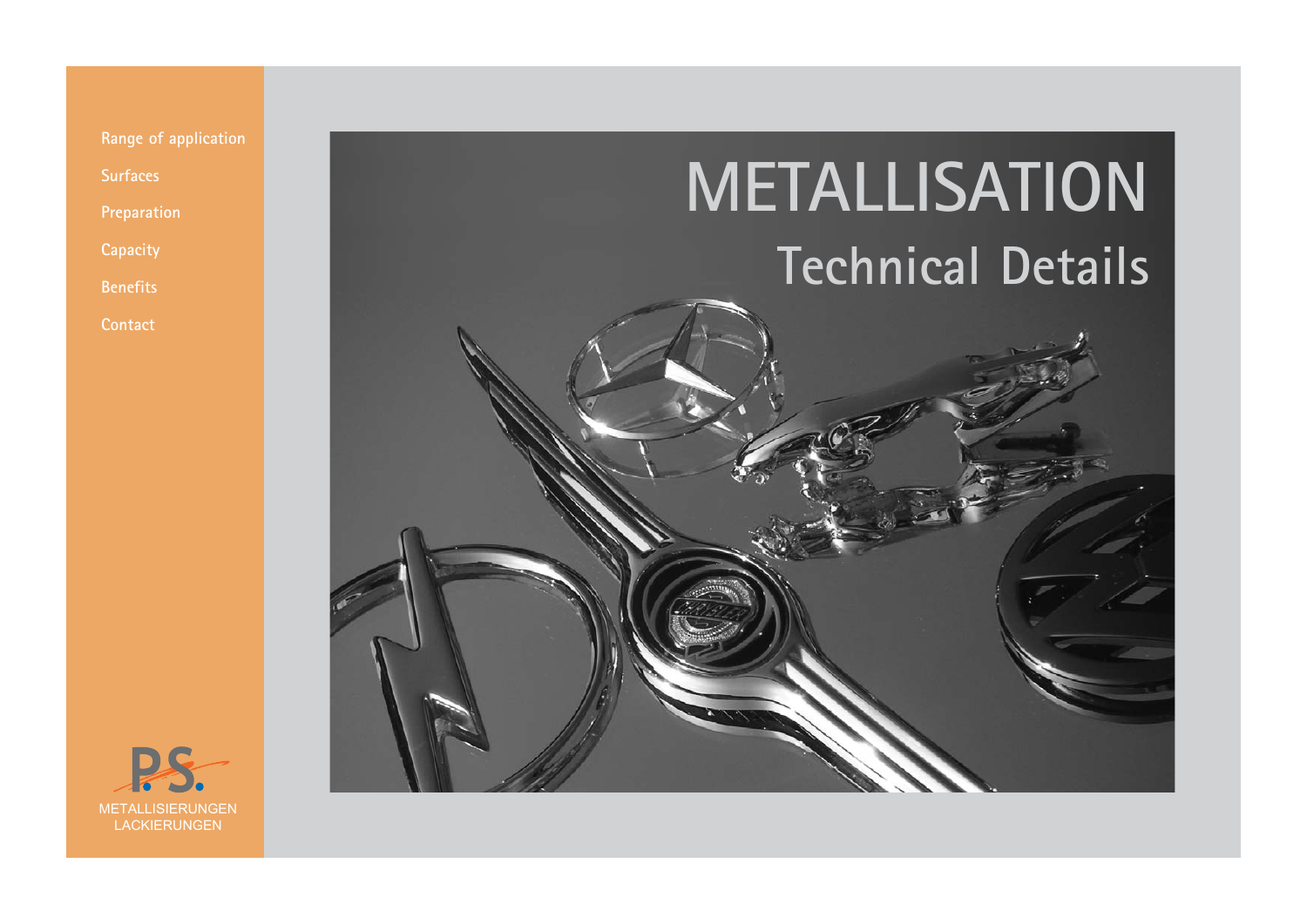**Benefits Contact**



# **CSV – process and technology**

In contrast to the conventional spray painting methods, the CSV-technique (German: Chemisches Spritzmetallisieren) is based on reductive precipitation of metal. The method is also known as "mirroring".

First a special treatment of the raw area to be metallised is to be applied. A base coat is then a prerequisite for a very thin layer of silver can be produced on the prepared area. The delicate silver layer is protected by final protective and clear coatings.

# **Range of application**

#### **Professional use**

- (fast) prototyping in any industrial research & development dept.
- model making, experimental pieces
- trade fair/booth construction
- exhibition samples
- objects of plastic arts
- interior design/chattels

#### **Process features**

- workpieces can be metallised in total or just in partitions
- stageless gloss level and colouring of the metal-effect possible
- diverse, subtle structures of the surface can be displayed perfectly





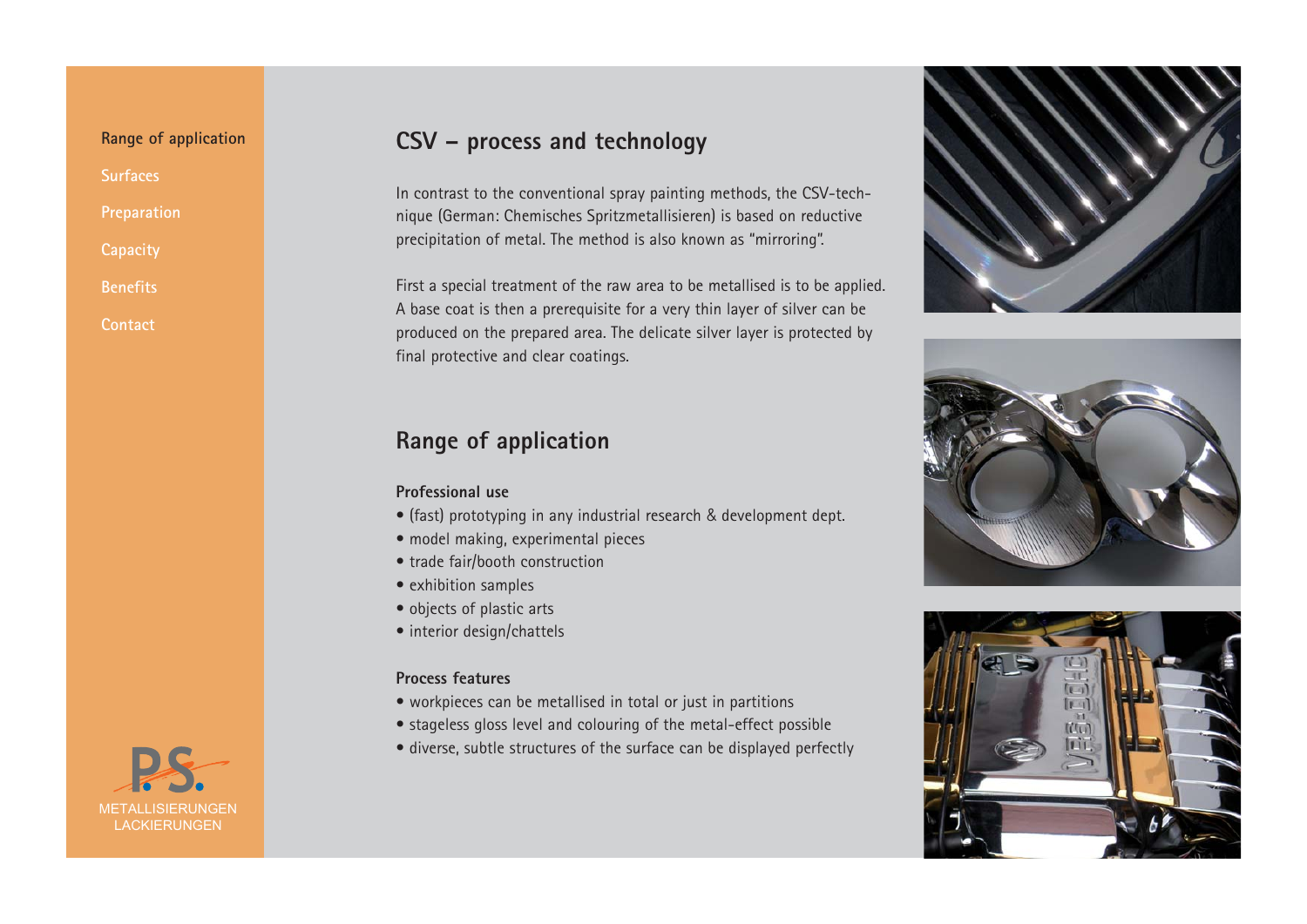**Range of application**

**Surfaces**

**Preparation**

**Capacity**

**Benefits**

**Contact**

# **Processible surfaces**

The right choice of pre-treatment and the decent execution on the surface area is crucial regarding the quality of the final result. The same significance lies within the quality of the raw material and the personal applying/spraying skills.

Basically it is possible to metallise every surface which can be filled and glued beforehand.

#### **Examples:** wood, glassware, metal, …

**Prerequisites:** Consistency of paint/lacquer, dissolver, thinner and temperature of up to 60°C

#### **Abstract of synthetic materials:**

- ABS butadiene-acrylonitrile-styrol
- GFK fibreglass-reinforced synthetics
- PA polyamide plastic
- PBT polybutylenterephtalate
- PE polyethylene
- PP polypropylene
- PUR polyurethane
- PF phenolformaldehyde

#### **Pre-treatment of sensitive synthetic surfaces:**

- fluoridate with fluoric gas
- plasma treatment
- application of primer
- scorching, flame treatment



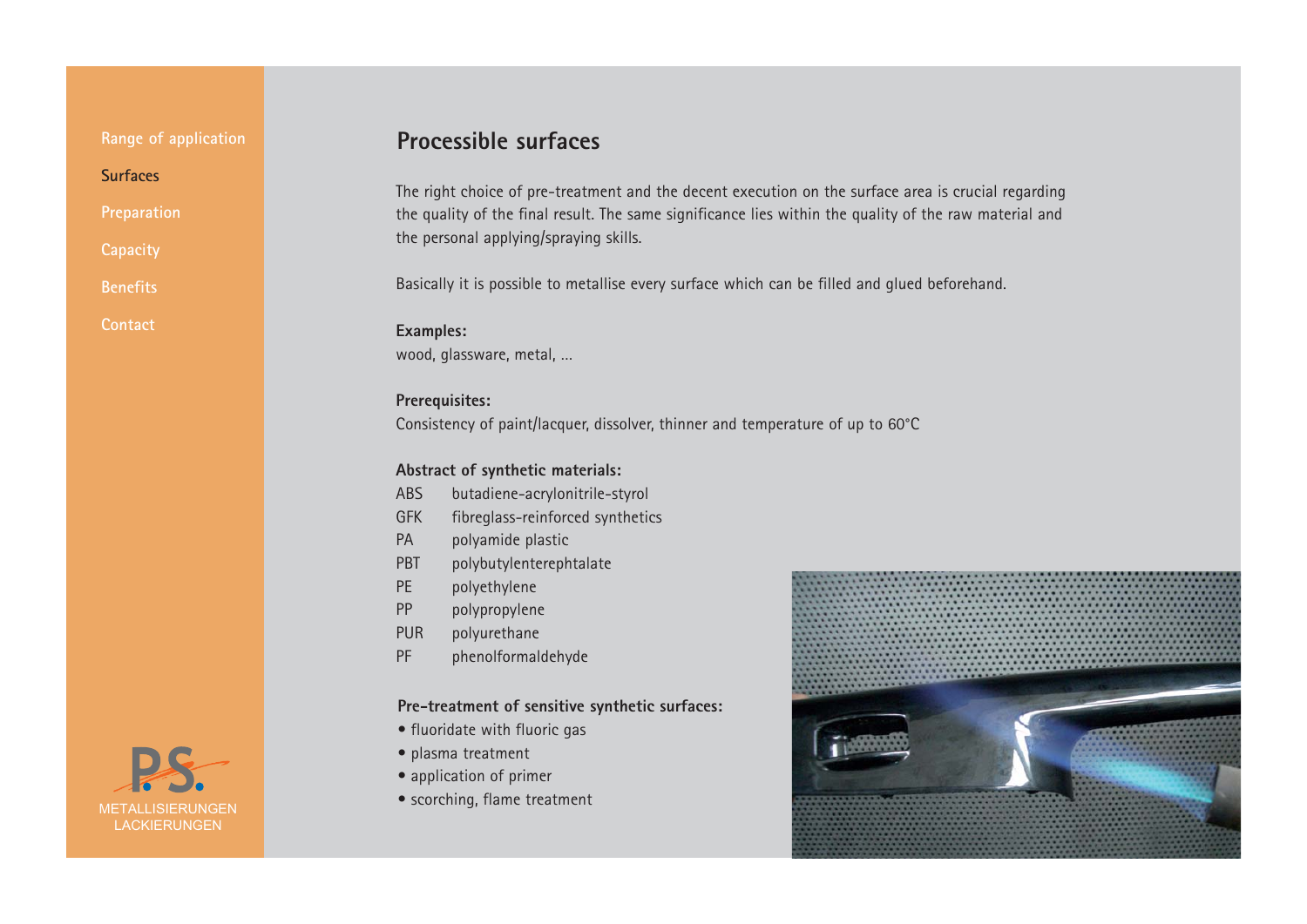**Capacity**

**Benefits**

**Contact**

# METALLISIERUNGEN LACKIERUNGEN

# **CSV - Process**

#### **A. Preparation of the surface area:**

Depending on the state of surface, the area is to be slightly grinded, to be smoothed and to be covered with primer and filler. Then the work piece is covered with a two-component-acrylic lacquer. The given surface will be honed with a 1200-graining.

#### **Base coat: approx. 20-30µm**

In between the original surface of the workpiece and the supposed metallic layer, the base coat acts as an intermediate layer which guarantees maximum adhesion and least disturbing factors like out gassing or activities of softening agents.

The base coats levels tiny unevenness of the workpiece and is thus crucial for a brilliant final outcome. In some cases, e. g. if a particular structure of the surface is intended, special structure or effect lacquer can be deployed as base coat.

Depending on the layer thickness the base coat needs a drying period from 2 to 5 hours at a min. temperature of 60°C. Afterwards the base coat is susceptive to the chemical metallisation. It now features the required wettability.





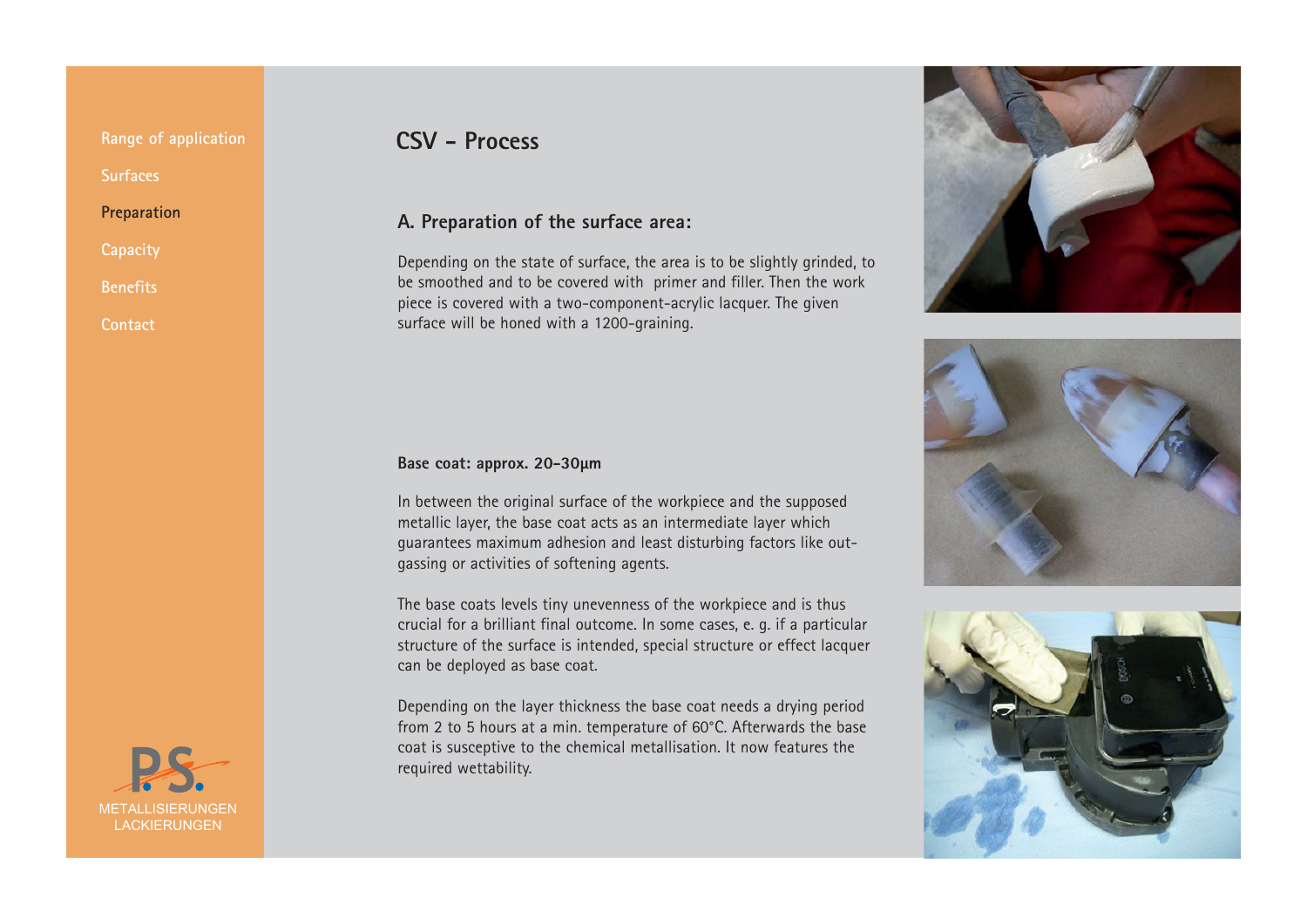**Range of application Surfaces**

#### **Preparation**

**Capacity**

**Benefits**

**Contact**



#### **B. Metallisation process**

The metallisation process splits up into several stages:

#### **1. Activation**

The workpiece/the object area is rinsed with demineralised water (max.: 1,0 Mega Ohm) for it prevents from a contamination of the silver layer. After spraying the activator, the surface tension eases. Finally it is again rinsed with demineralised water.

#### **2. Metallisation (approx. 1 µm)**

Through a particular spraying method, a two-component-spraying pistol assembles two different chemicals, silver nitrate and a reaction partner. The chemical reaction of the watery solution precipitates a very thin silver layer on the workpiece/the area. The spraying pistol consists of two different valves, which at the same time produce silver salt and reductive solution. On the encounter of the two substances the chemical reaction and thus the precipitation of metal begins. After the metallization process the workpiece is again thoroughly rinsed with demineralised water and dried upon.

#### **3. Protective coating (approx. 20-50 µm)**

The protective coating guards the metal layer against chemical and physical effects. The coating is applied and dried at 60°C. Using colourless or modified lacquer, the chrome-effect is finally generated.

Applying special essences of colouring, the chrome-effect can produced with shades of every colour of the rainbow and also with black, gold, aluminium, etc.

By using nano-clear coats, a better scratching resistance can be procreated. UV-absorbing clear coats enhance the light resistance of the surface.

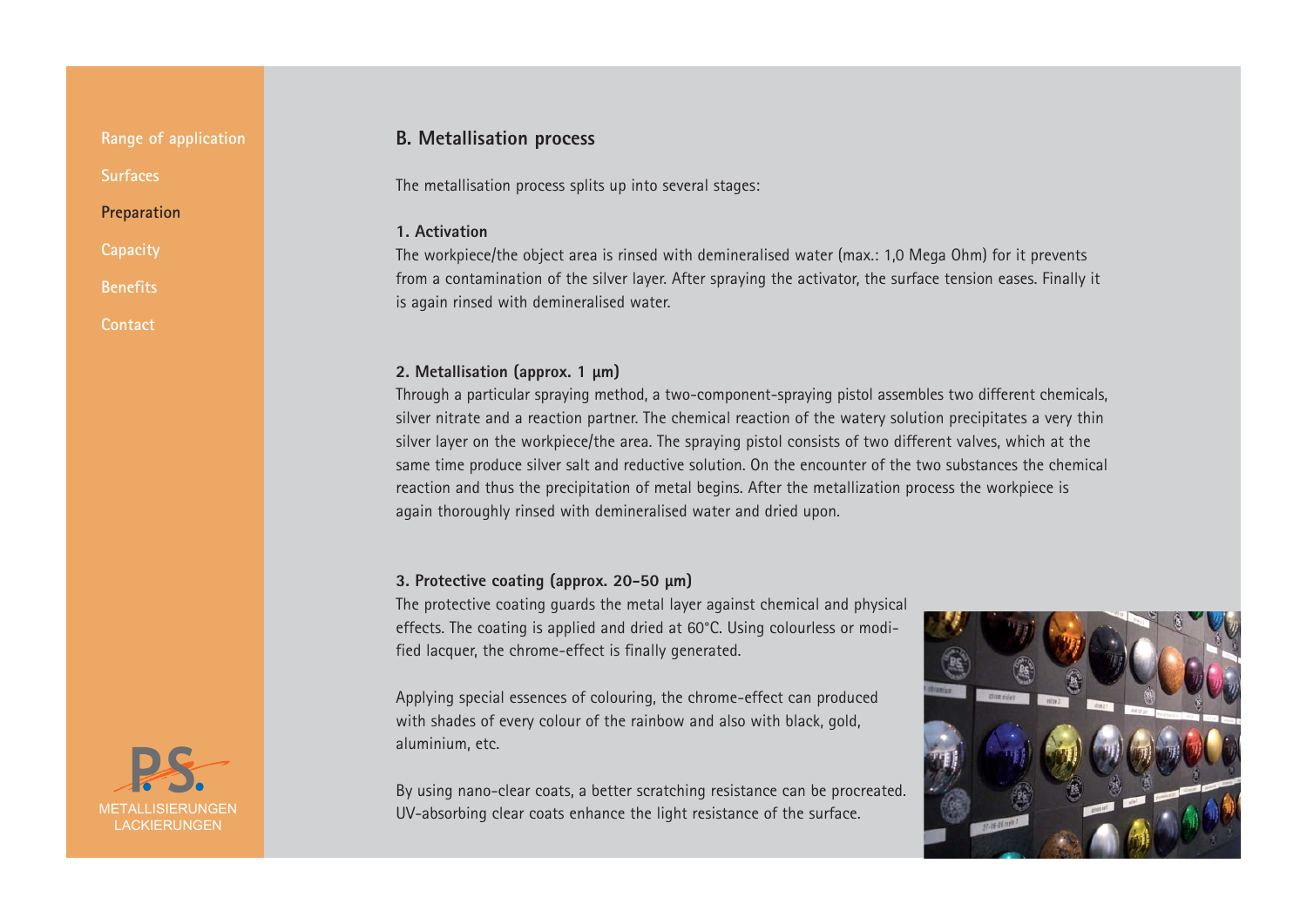**Benefits**

**Contact**

### **C. Capacity**

As the thin silver layer is embedded amid base and protective coatings, the quality of a chrome-surface created by the CSV procedure can be treated in terms of a conventional lacquer coating. By employing special clear coats, the final surface of the workpiece is e. g. comparable to a car coating.

In general the light resistance of the CSV-metallised area does not bear any problems. Though the numerous colouring essences are each to be treated differently. Depending on the nature of the essence, extensive UV-exposure may induce fadings. The use of special UV-absorbing coatings can enhance the durability in this regard.

Due to the danger of tiny scratches and undermining corrosion, it is not advisable to use the CSV-procedure on parts exposed to heavy atmospheric conditions, e. g. on the outer chassis of cars etc.

Overall CSV-metallised workpieces or object areas meet high quality demands by providing a profoundly resistant surface. Improper use of the objects may cause damage of the protective layer and thus the silver layer. As a result the entire coating may oxidise and flake.

We suggest pre-tests on original samples of material to find out beforehand if special requirements in the process are needed.



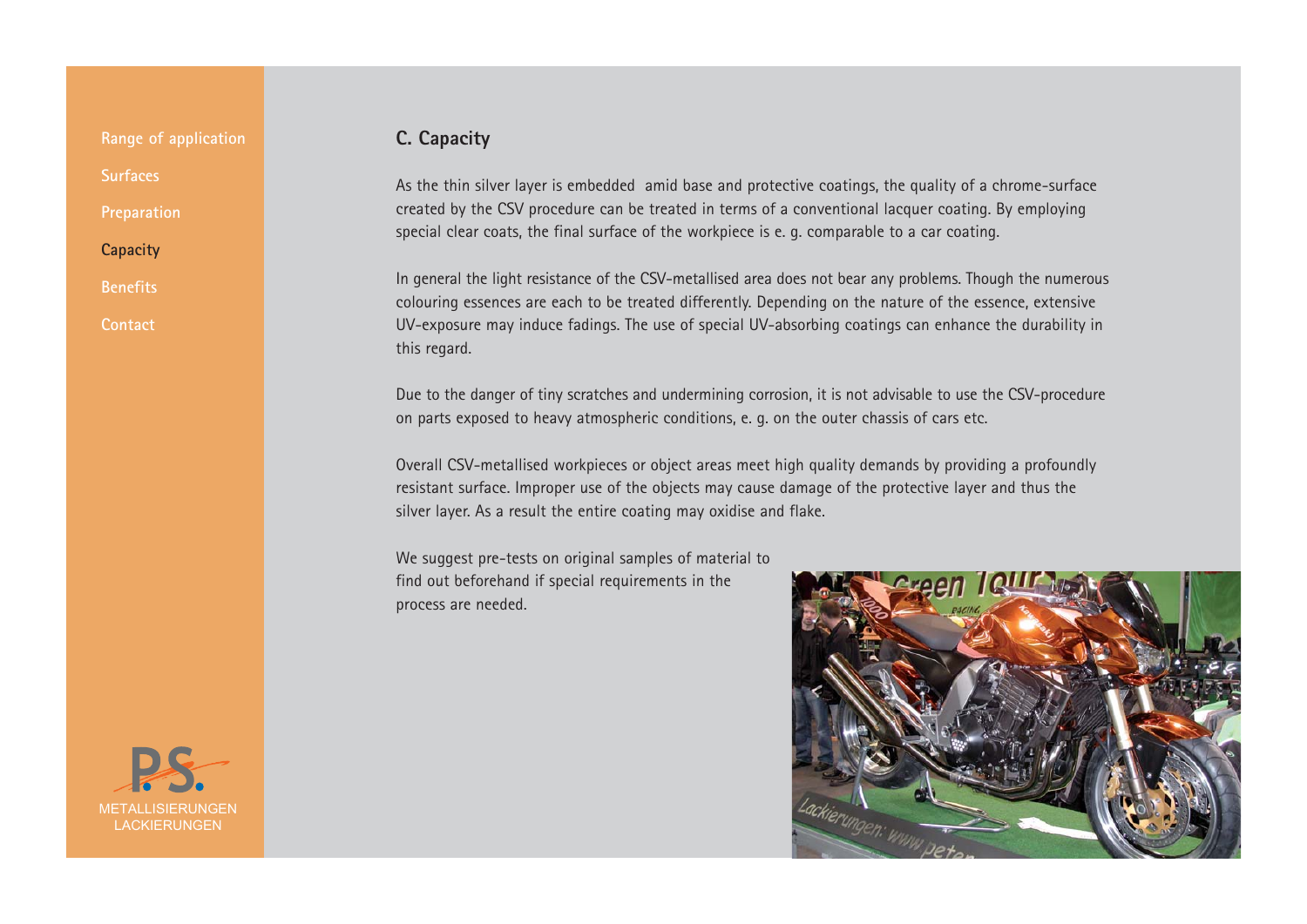**Benefits**

**Contact**

## **Benefits of different methods**

#### **CSV-process vs. Galvanisation vs. high-vacuum-sputtering**

Through the **galvanisation or plating process**, a chrome-layer can be produced on the workpiece using electricity in huge chemical baths. The plating process is the appropriate method to procreate entirely metallised workpieces in large quantities with maximum durability. By assembling several layers ideal physical and chemical properties can be achieved. In mass production of chrome-parts, which need to resist outer atmospheric conditions, today the galvanisation process is commonly applied.

In contrast to the plating process the **CSV-metallisation** mostly serves decorative purposes or if only small batches of products are needed. The method metallises shapes, surfaces and base materials where plating processes have their limits. Materials like plastics, wood and special metals can be covered with



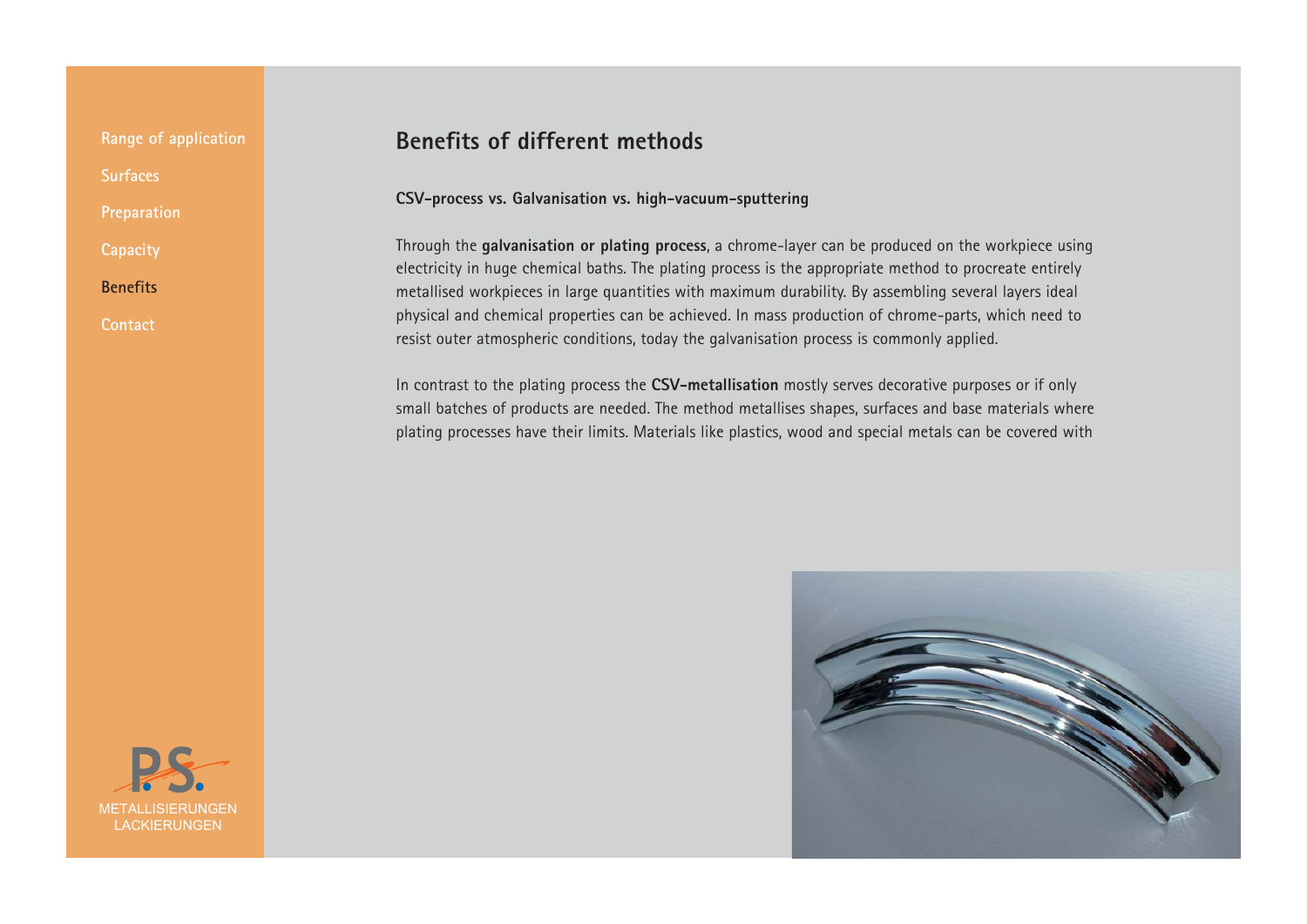**Capacity**

**Benefits**

**Contact**

very thin layers, also only in selected areas, if necessary. The surface quality achieved appears as perfect chromium - the final outcome looks real. The process is especially suitable and beneficial for individual pieces/prototypes or small quantities.

Big advantages of the **CSV-method** derive from the ubiquitous scope of application.

Due to the particular need of equipment in **high-vacuum-sputtering** usually small parts of mass production are being metallised. The CSV-process allows to work on large-volume or large-measure objects as well.

#### **Dimensions of layers:**

The thickness of layers depend on the raw surface quality of the objects and the desired final purpose. Due to particular preparations and finishing the dimensions vary from 130 µm to 370 µm.

#### Layer **approx.** thickness

| primer                        | $20 \mu m$    |
|-------------------------------|---------------|
| filler                        | max. 150 µm   |
| two-component-acrylic lacquer | 70 µm         |
| base coat                     | $30 \mu m$    |
| silver                        | $0,5-1 \mu m$ |
| protective coat               | $50 \mu m$    |
| UV-clear coat                 | 50 µm         |
|                               |               |